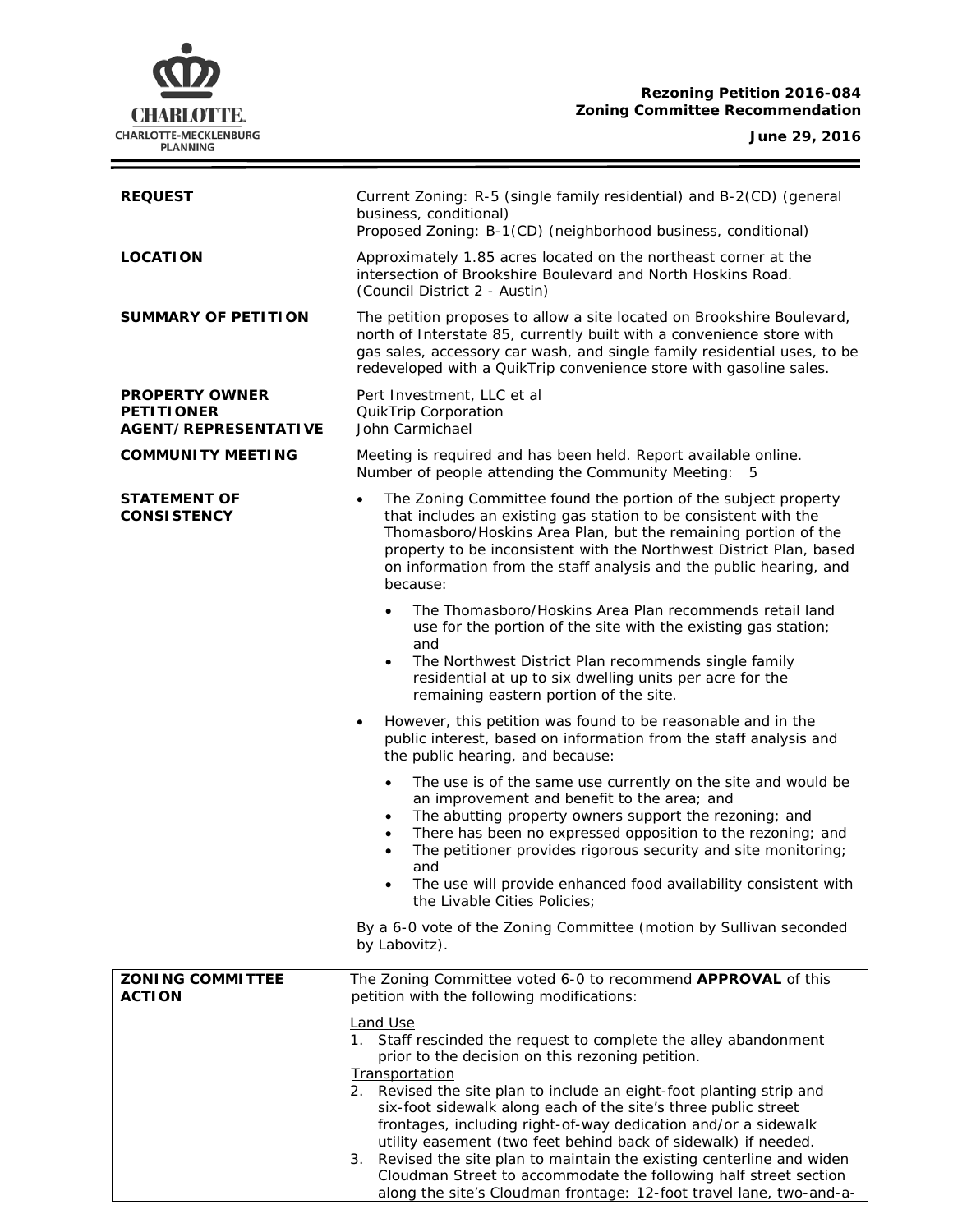|                                              | sidewalk.<br>4.<br>6.                                                                                                                                                                                                                                                                                                                                                                                                 | half-foot curb and gutter, eight-foot planting strip, and six-foot<br>Revised the site plan to provide a diagonal sidewalk connecting the<br>northeast corner of the Brookshire Boulevard/Hoskins Road<br>intersection to the site (in the direction of the convenience store's<br>front door). Additionally, revised the eastern and western<br>pedestrian access to the site from Hoskins Road to better align to<br>the eastern access of the convenience store.<br>5. Added a note under Transportation that the petitioner will dedicate<br>and convey right-of-way along North Cloudman Street.<br>Specified that sidewalks or portions thereof may be located in an<br>easement rather than in the public right-of-way. |  |
|----------------------------------------------|-----------------------------------------------------------------------------------------------------------------------------------------------------------------------------------------------------------------------------------------------------------------------------------------------------------------------------------------------------------------------------------------------------------------------|--------------------------------------------------------------------------------------------------------------------------------------------------------------------------------------------------------------------------------------------------------------------------------------------------------------------------------------------------------------------------------------------------------------------------------------------------------------------------------------------------------------------------------------------------------------------------------------------------------------------------------------------------------------------------------------------------------------------------------|--|
|                                              | Committed to modifying the site plan to reduce the driveway width<br>7.<br>between the building and canopy/fueling stations from 65 feet to<br>63 feet thus increasing the width of the drive between the<br>canopy/fueling stations and Brookshire Boulevard by two feet.<br>Infrastructure                                                                                                                          |                                                                                                                                                                                                                                                                                                                                                                                                                                                                                                                                                                                                                                                                                                                                |  |
|                                              | points."<br>feet.                                                                                                                                                                                                                                                                                                                                                                                                     | 8. Included the following notes on the plan sheet under<br>"Environmental Features": "The location, size, and type of storm<br>water management systems depicted on the Rezoning Plan are<br>subject to review and approval as part of the full development plan<br>submittal and are not implicitly approved with this rezoning.<br>Adjustments may be necessary in order to accommodate actual<br>storm water treatment requirements and natural site discharge<br><b>Site and Building Design</b><br>9. Increased the setback on Brookshire Boulevard from 10 feet to 15                                                                                                                                                    |  |
|                                              | 10. Reduced the width of the rear driveway and increased the distance<br>from the setback along Brookshire Boulevard to the fueling stations<br>from 43 feet to 50 feet. (Note: The distance will be increased to 52<br>feet with the modification committed to in Note 7 above.)<br>11. Added a double sided, six-foot tall, wooden fence along the<br>Cloudman Street frontage across from the single family homes. |                                                                                                                                                                                                                                                                                                                                                                                                                                                                                                                                                                                                                                                                                                                                |  |
|                                              | <b>Site and Building Design</b>                                                                                                                                                                                                                                                                                                                                                                                       | REQUESTED TECHNICAL REVISIONS<br>12. Amended the label on the site plan for the setback along Brookshire<br>Boulevard to reflect the 15-foot setback that is provided.<br>13. Amended the maximum height of detached lighting to 21 feet to<br>match industry standards.<br>14. Added a note under "Streetscape and Landscaping" committing to<br>the installation of a wood fence along the northern property line.<br>This fence was depicted on the site plan for hearing.                                                                                                                                                                                                                                                  |  |
| <b>VOTE</b>                                  | Motion/Second:<br>Yeas:<br>Nays:<br>Absent:<br>Recused:                                                                                                                                                                                                                                                                                                                                                               | Sullivan / Eschert<br>Eschert, Labovitz, Lathrop, Majeed, Sullivan, and<br>Wiggins<br>None<br>Dodson<br>None                                                                                                                                                                                                                                                                                                                                                                                                                                                                                                                                                                                                                   |  |
| <b>ZONING COMMITTEE</b><br><b>DISCUSSION</b> | adopted plan.                                                                                                                                                                                                                                                                                                                                                                                                         | Staff provided a summary of the petition and changes since the public<br>hearing. Staff indicated that there were four issues that remain<br>outstanding and that the items were requests by staff and not Zoning<br>Ordinance requirements. The proposed driveway on Brookshire<br>Boulevard remains a concern for CDOT but the petitioner has worked<br>with CDOT to make changes to the site plan so the item is no longer an<br>outstanding issue. Staff noted that the portion with the existing gas<br>station is consistent with the plan but the proposed encroachment of<br>the use into the single family neighborhood was inconsistent with the                                                                     |  |

A Commissioner stated they saw this proposal as more of an expansion of an existing use than further commercial encroachment into the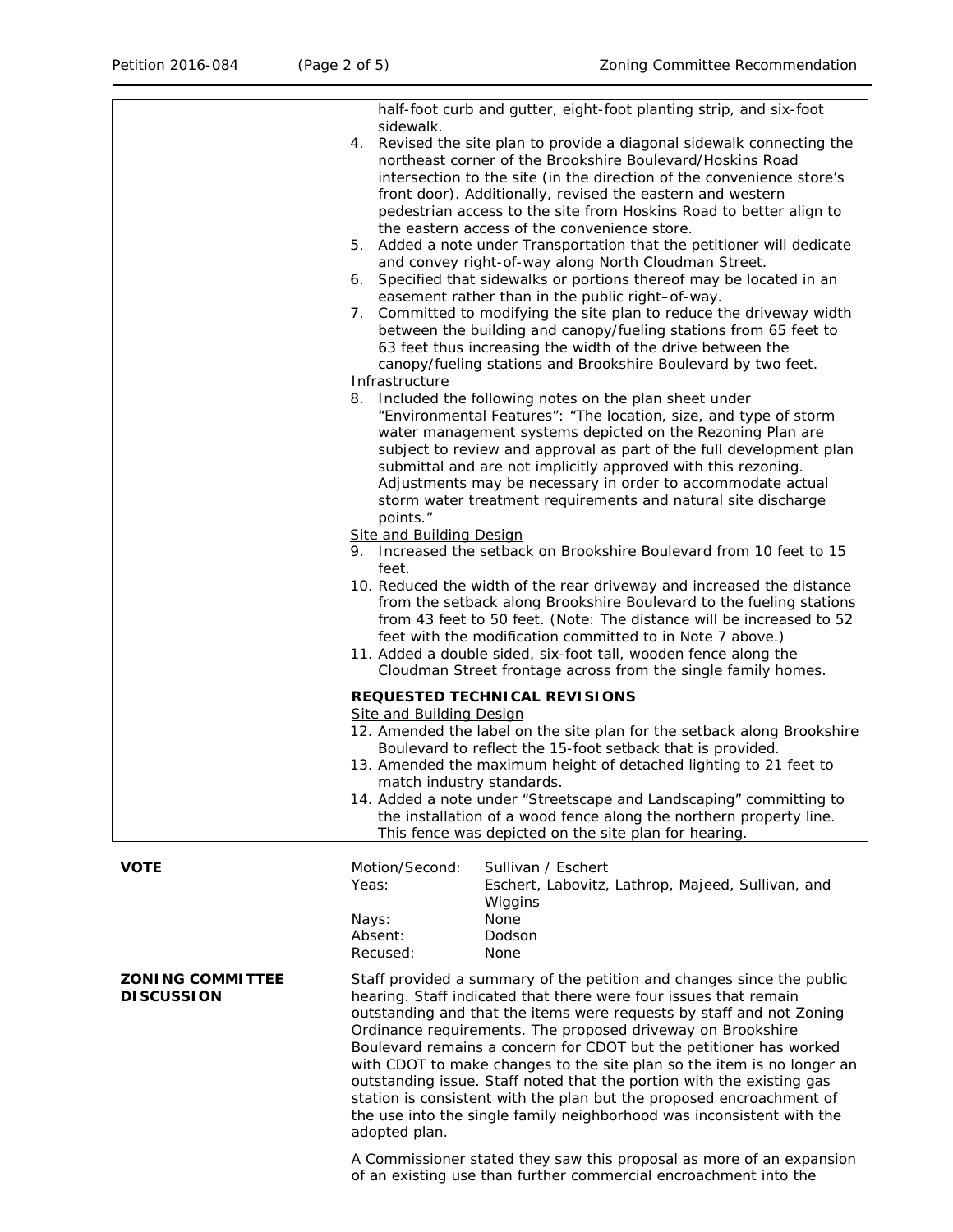neighborhood because the proposal replaces an existing gas station.

Another Commissioner stated that they normally do not like to go against staff's recommendation but in this case since there is already a gas station on the site and because of the security provided by the petitioner they do not have an issue with the proposal. The Zoning Committee then suspended the rules to ask the petitioner to describe the security measures. John Carmichael the petitioner's agent spoke and stated the petitioner has security cameras that monitor the entire site 24/7 and the video feed is sent to their headquarters. A Commissioner asked if the video was available to law enforcement. Carmichael responded that yes, the petitioner works closely with law enforcement. Judy Allie, representing the petitioner, added that the neighboring property owners had signed a letter in support of the rezoning.

A Commissioner pointed out that the expanded use provides additional food availability to the area.

There was no further discussion of the rezoning.

**STAFF OPINION** Staff disagrees with the recommendation of the Zoning Committee because the rezoning includes parcels within an established neighborhood which are recommended for continued single family use. The rezoning will eliminate existing homes resulting in commercial encroachment into the neighborhood with the proposed gas station located across from single family homes on Cloudman Street and North Hoskins Road.

# **FINAL STAFF ANALYSIS**

# **(Pre-Hearing Analysis online at [www.rezoning.org\)](http://www.rezoning.org/)**

# **PLANNING STAFF REVIEW**

## • **Proposed Request Details**

- The site plan accompanying this petition contains the following provisions:
- Allows a maximum 6,000-square foot convenience store with gasoline sales at 16 fueling positions.
- Allows incidental and accessory uses including an eating/drinking/entertainment establishment.
- Prohibits accessory drive-through service windows.
- Proposes a maximum building height of 25 feet.
- Provides a 20-foot setback from the right-of-way on North Hoskins Road and Cloudman Street and provides a 15-foot setback from the right-of-way along Brookshire Boulevard.
- Provides a 33-foot "Class B" buffer along the east property line that abuts parcels zoned R-5 (single family residential). Prohibits the buffer from being reduced with the installation of a wall, fence, or berm.
- Provides a six-foot tall, double sided, wooden fence along North Cloudman Street and the northern property line across from and abutting single family uses.
- Proposes the abandonment of a portion of the abutting alley which will then be incorporated into the rezoning site. The abandonment will be completed prior to issuance of a building permit for the new building.
- Proposes driveway connections to Brookshire Boulevard, North Hoskins Road, and North Cloudman Street.
- Installs new six-foot sidewalks along Brookshire Boulevard, North Hoskins Road and North Cloudman Street.
- Dedicates and conveys street right-of-way to the City of Charlotte for those portions of the site immediately adjacent to North Hoskins Road and North Cloudman Street as depicted on the site plan.
- Widens North Cloudman Street and extends the existing curb and gutter as more particularly depicted on the site plan.
- Constructs a new waiting pad for the existing bus stop located on Brookshire Boulevard to CATS standards.
- Provides architectural renderings of the proposed building, including identification of building materials.
- Provides a detailed landscaping plan with schedule of trees and shrubs to be installed internal to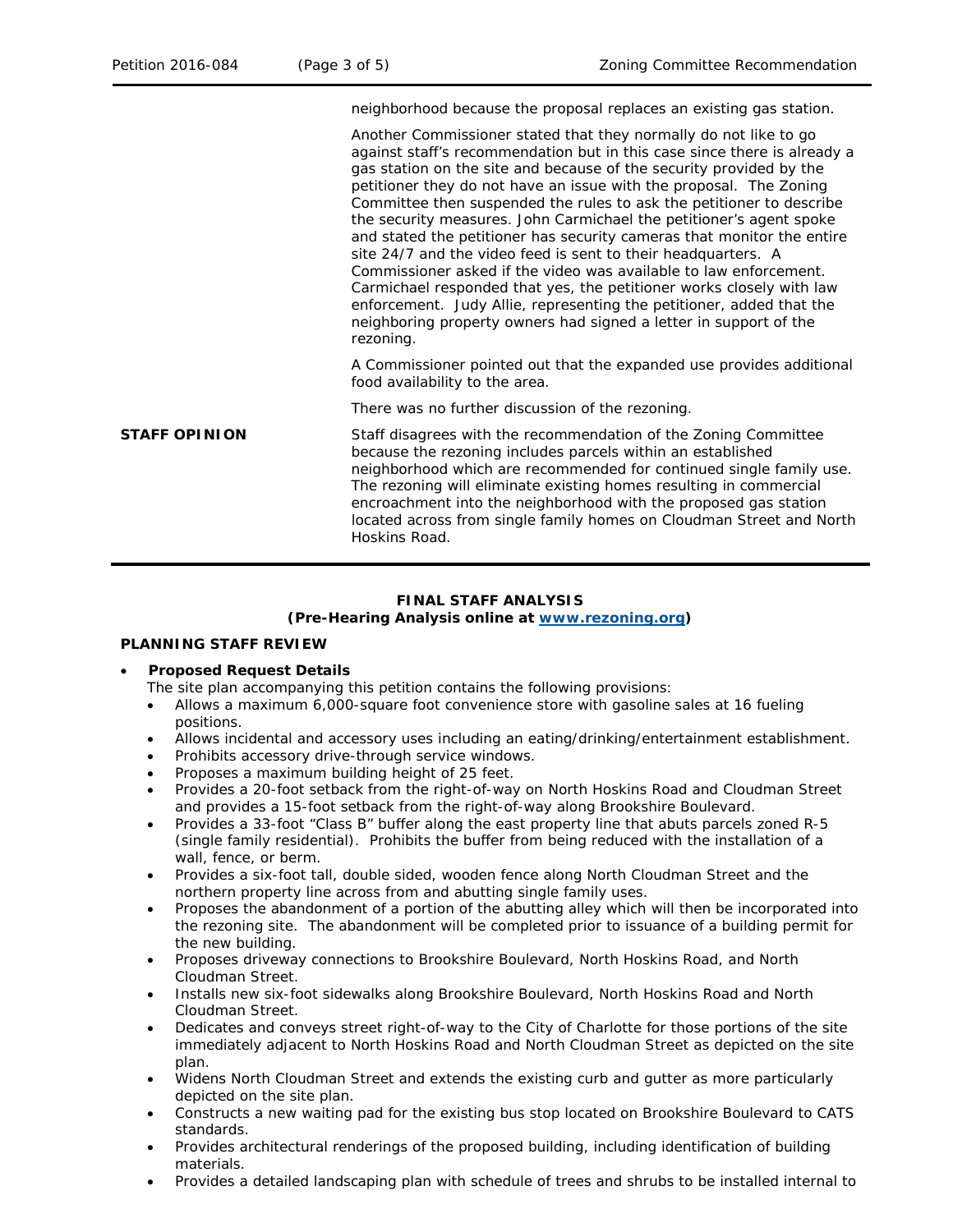the site and around the perimeter.

• Notes that any freestanding lighting fixtures will have a maximum height of 21 feet.

#### • **Public Plans and Policies**

- The *Thomasboro/Hoskins Area Plan* (2002) recommends retail land uses for the portion of the subject property that includes the existing gas station.
- The remaining parcels of the subject rezoning are recommended for single family residential up to six dwelling units per acre, as per the *Northwest District Plan* (1990).

#### • **TRANSPORTATION CONSIDERATIONS**

This site is on a major thoroughfare between a signalized intersection with a minor thoroughfare and an unsignalized intersection with a local street. CDOT remains concerned with the proposed access drive on Brookshire Boulevard with traffic stacking onto Brookshire Boulevard sidewalk and travel lanes due to the short driveway throat length and distance to the site's fueling pumps as shown on the site plan. The latest site plan, submitted after the public hearing, increases the distance to the fuel pumps, which reduces CDOT's concern for this issue.

# • **Vehicle Trip Generation:**

Current Zoning:

Existing Use: 1,870 trips per day (based on gas station with 12 fueling positions, convenience mart and carwash, and two single family dwellings).

- Entitlement: 1,900 trips per day (based on gas station with 12 fueling positions,
- convenience mart and carwash, and five single family dwellings).

Proposed Zoning: 8,700 trips per day (based on convenience mart with gasoline pumps with 16 fueling positions).

#### **DEPARTMENT COMMENTS** (see full department reports online)

- **Charlotte Area Transit System:** No issues.
- **Charlotte Department of Neighborhood & Business Services:** No comments received.
- **Charlotte Fire Department:** No issues.
- **Charlotte-Mecklenburg Schools:** Non-residential petitions do not impact the number of students attending local schools.
- **Charlotte-Mecklenburg Storm Water Services:** No issues.
- **Charlotte Water:** No issues.
- **Engineering and Property Management:** No issues.
- **Mecklenburg County Land Use and Environmental Services Agency:** Development of this site may require submission of an asbestos Notification of Demolition and Renovation to MCAQ due to possible demolition or relocation of an existing structure. A letter of notification and the required forms have been mailed directly to the petitioner by MCAQ. The proposed project may be subject to certain air quality permit requirements in accordance with Mecklenburg County Air Pollution Control Ordinance Section 1.5200 - "Air Quality Permits." A letter of notification and copy of the regulations will be mailed directly to the petitioner by MCAQ.
- **Mecklenburg County Parks and Recreation Department:** No issues.

## **OUTSTANDING ISSUES**

#### Land Use

1. Remove the parcels recommended for residential use from the proposed rezoning.

- Site and Building Design
- 2. Increase the setback on Brookshire Boulevard to 20 feet to be consistent with the required setback for nearby properties fronting Brookshire Boulevard.
- 3. Increase the setback to 27 feet on Hoskins Road and Cloudman Street for the portions of the site across these streets from existing single family homes.
- 4. Provide a "Class C" buffer along the street frontage on Hoskins Road and Cloudman Street for the portions of the site across these streets from existing single family homes to minimize the impact of the encroachment into the established neighborhood.